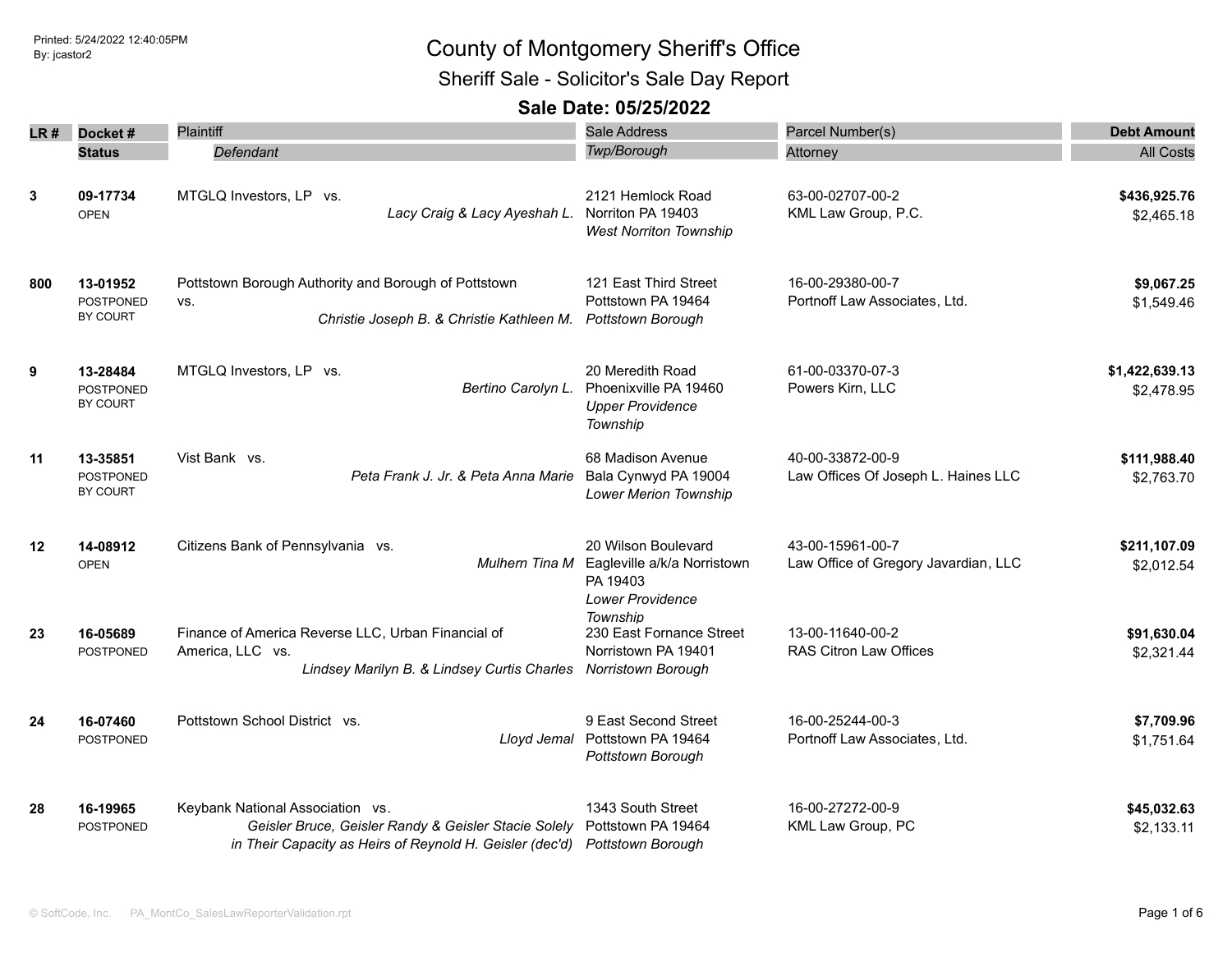Sheriff Sale - Solicitor's Sale Day Report

| LR # | Docket#                                  | Plaintiff                                                                            | <b>Sale Address</b>                                                                 | Parcel Number(s)                                     | <b>Debt Amount</b>         |
|------|------------------------------------------|--------------------------------------------------------------------------------------|-------------------------------------------------------------------------------------|------------------------------------------------------|----------------------------|
|      | <b>Status</b>                            | Defendant                                                                            | <b>Twp/Borough</b>                                                                  | Attorney                                             | <b>All Costs</b>           |
| 31   | 16-23000<br><b>OPEN</b>                  | JP Morgan Chase Bank, N.A. vs.<br>Gordon Solomon B, and Gordon Aira                  | 527 George Street<br>Norristown PA 19401<br>Norristown Borough                      | 13-00-13344-00-8<br>Shapiro & DeNardo, LLC.          | \$169,098.14<br>\$2,074.88 |
| 33   | 16-26197<br><b>POSTPONED</b>             | Township of Abington vs.<br><b>Millar Kimberly Spaid</b>                             | 2029 Oakdale Avenue<br>Glenside PA 19038<br>Abington Township                       | 30-00-47544-00-9<br>Portnoff Law Associates, Ltd.    | \$3,044.03<br>\$2,096.13   |
| 34   | 16-26343<br><b>POSTPONED</b>             | Citizens Bank of Pennsylvania vs.<br>Chinn Howard and Chinn Deborah                  | 1469 Catlin Way<br>Dresher PA 19025<br><b>Upper Dublin Township</b>                 | 54-00-03885-15-8<br>Law Offices of Gregory Javardian | \$377,629.84<br>\$2,550.94 |
| 35   | 16-29569<br><b>POSTPONED</b>             | Township of Abington vs.<br>Discavage George W. & Discavage Jean Ann                 | 511 Penn Avenue<br>Abington PA 19038<br>Abington Township                           | 30-00-52808-00-1<br><b>Portnoff Law Associates</b>   | \$1,962.24<br>\$1,847.74   |
| 37   | 17-01630<br><b>POSTPONED</b><br>BY COURT | LSF10 Master Participation Trust vs.<br>Organtini Christopher A. & Organtini Dawn M. | 572 East Main Street<br>Norristown PA 19401<br>Norristown Borough                   | 13-00-21644-00-6<br>Milstead & Associates, LLC       | \$86,413.19<br>\$2,165.72  |
| 39   | 17-09457<br><b>POSTPONED</b><br>BY COURT | Township of Upper Pottsgrove vs.<br>Hess Melissa D.                                  | 1280 North Hanover Street<br>Pottstown PA 19464<br><b>Upper Pottsgrove Township</b> | 60-00-01231-00-5<br>Portnoff Law Associates, Ltd.    | \$2,170.77<br>\$2,010.88   |
| 41   | 17-15172<br><b>OPEN</b>                  | Citibank, N.A. vs.<br>Kowit Richard S. & USA Condo B-65                              | 8302 Old York Road<br>Elkins Park PA 19027<br>Cheltenham Township                   | 31-00-30107-00-3<br>Stern & Eisenberg, P.C.          | \$199,004.98<br>\$3,607.97 |
| 44   | 17-22938<br>POSTPONED                    | M&T Bank vs.<br>Guicheteau Michael & Guicheteau Jennifer                             | 414 Oreland Mill Road<br>Oreland PA 19075<br>Springfield Township                   | 52-00-12670-00-4<br>KML Law Group, P.C.              | \$293,543.78<br>\$2,104.36 |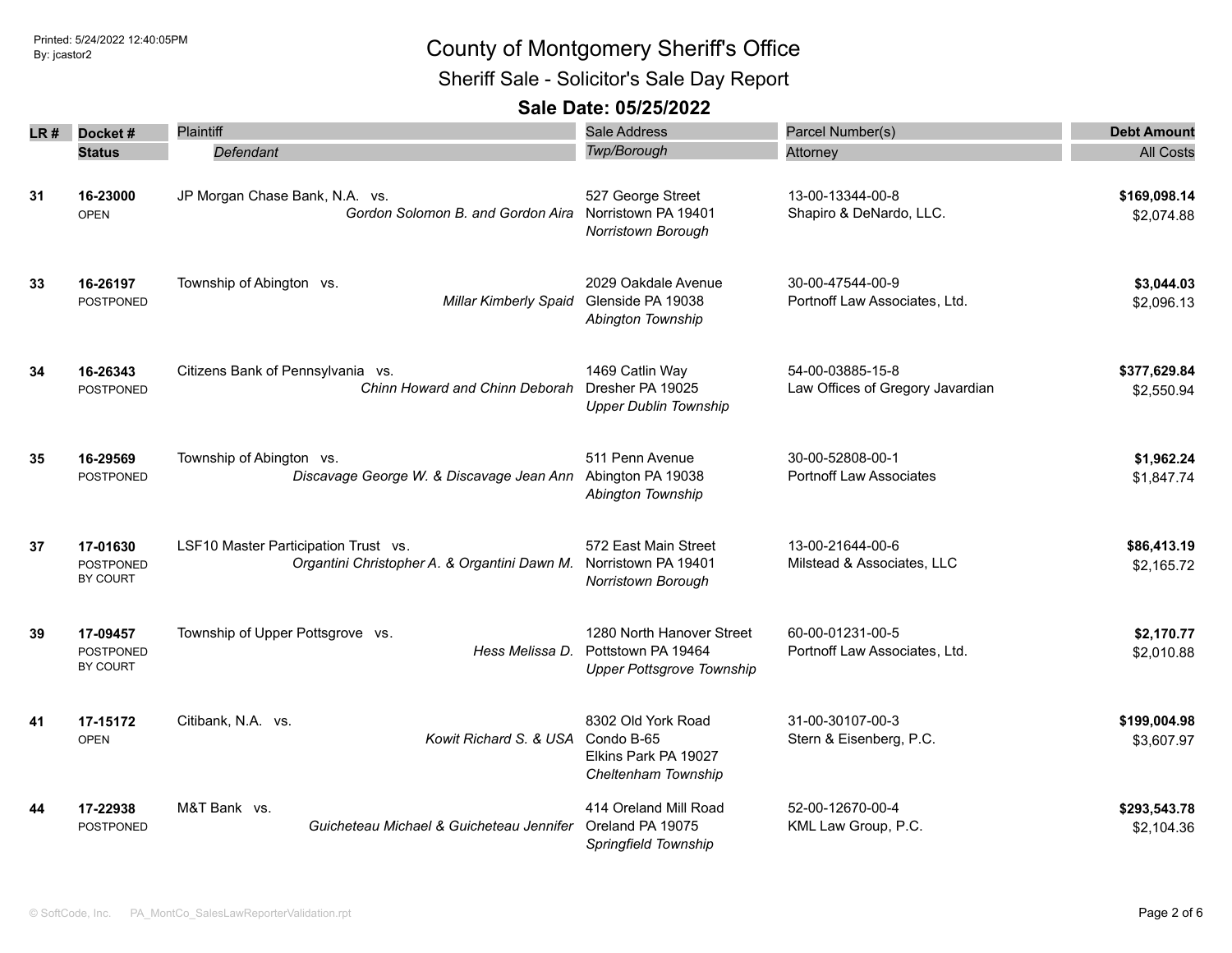Sheriff Sale - Solicitor's Sale Day Report

| LR # | Docket#          | Plaintiff                                             | <b>Sale Address</b>                                                  | Parcel Number(s)              |                                                                                                                                                                                                                                    |
|------|------------------|-------------------------------------------------------|----------------------------------------------------------------------|-------------------------------|------------------------------------------------------------------------------------------------------------------------------------------------------------------------------------------------------------------------------------|
|      | <b>Status</b>    | Defendant                                             | Twp/Borough                                                          | Attorney                      |                                                                                                                                                                                                                                    |
|      |                  |                                                       |                                                                      |                               |                                                                                                                                                                                                                                    |
| 49   | 18-00992         | Lower Pottsgrove Township Municipal Authority vs.     | 3402 Walnut Ridge Estate                                             | 42-00-05119-52-7              | \$2,208.43                                                                                                                                                                                                                         |
|      | POSTPONED        | White Alex L.                                         | Pottstown PA<br>Lower Pottsgrove Township                            | Portnoff Law Associates, Ltd. | \$2,002.35                                                                                                                                                                                                                         |
| 61   | 18-14118         | Lower Pottsgrove Township Municipal Authority vs.     | 2023 Deer Ridge Drive                                                | 42-00-01253-39-7              |                                                                                                                                                                                                                                    |
|      | <b>POSTPONED</b> | Glaeser Elizabeth                                     | Pottstown PA 19464<br>Lower Pottsgrove Township                      | Portnoff Law Associates Ltd.  | \$2,168.64                                                                                                                                                                                                                         |
| 64   | 18-17102         | LNV Corporation vs.                                   | 537 East Church Road                                                 | 31-00-06298-00-7              | <b>Debt Amount</b><br><b>All Costs</b><br>\$1,868.38<br>\$652,798.40<br>\$2,196.35<br>\$599,797.27<br>\$3,272.96<br>\$364,605.36<br>\$2,316.27<br>\$4,153.19<br>\$1,837.11<br>\$2,503.62<br>\$1,940.97<br>\$4,736.45<br>\$1,967.98 |
|      | <b>OPEN</b>      | Leonard John a/k/a Leonard John W & Leonard<br>Shawna | a/k/a 537 Church Road<br>Elkins Park PA 19027<br>Cheltenham Township | Manley Deas Kochalski, LLC    |                                                                                                                                                                                                                                    |
| 67   | 18-20454         | MTGLQ Investors, L.P. vs.                             | 30 Simmons Road                                                      | 38-00-02472-01-9              |                                                                                                                                                                                                                                    |
|      | <b>OPEN</b>      | Raftogianis Michael J.                                | Perkiomenville PA 18074<br>Lower Frederick Township                  | <b>KML Law Group</b>          |                                                                                                                                                                                                                                    |
| 82   | 19-06411         | Reverse Mortgage Solutions, Inc. vs.                  | 529 Waln Road                                                        | 31-00-27382-00-1              |                                                                                                                                                                                                                                    |
|      | <b>POSTPONED</b> | Rudakewych Lee                                        | Glenside PA 19038<br>Cheltenham Township                             | KML Law Group, P.C.           |                                                                                                                                                                                                                                    |
| 86   | 19-15521         | Pottstown School District vs.                         | 468 North Evans Street                                               | 16-00-07620-00-5              |                                                                                                                                                                                                                                    |
|      | POSTPONED        | Bergey James F. Jr.                                   | Pottstown PA 19464<br>Pottstown Borough                              | Portnoff Law Associates Ltd.  |                                                                                                                                                                                                                                    |
| 88   | 19-16437         | Souderton Area School District vs.                    | 28 North Second Street                                               | 21-00-06732-00-6              |                                                                                                                                                                                                                                    |
|      | <b>POSTPONED</b> | Trout Patricia A.                                     | Souderton PA 18964<br>Souderton Borough                              | Portnoff Law Associates Ltd.  |                                                                                                                                                                                                                                    |
| 95   | 19-19351         | Pottstown School District vs.                         | 948 Queen Street                                                     | 16-00-23236-00-4              |                                                                                                                                                                                                                                    |
|      | POSTPONED        | Wampole Walter N. and Wampole Jean A.                 | Pottstown PA 19464<br>Pottstown Borough                              | Portnoff Law Associates Ltd.  |                                                                                                                                                                                                                                    |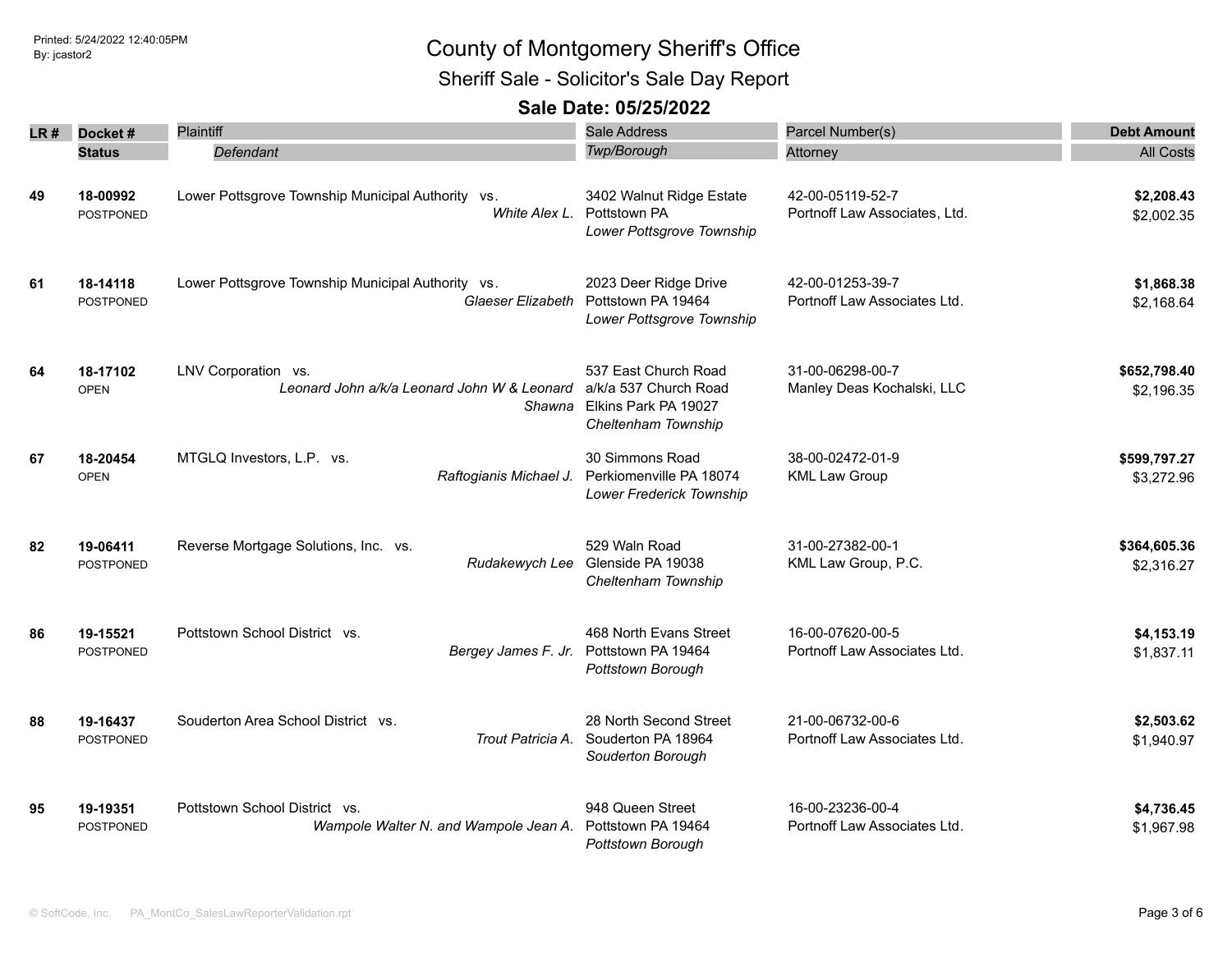Sheriff Sale - Solicitor's Sale Day Report

| LR# | Docket#                                         | <b>Plaintiff</b>                                                                                                                                                                                                                                               | <b>Sale Address</b>                                                              | Parcel Number(s)                                     | <b>Debt Amount</b>         |
|-----|-------------------------------------------------|----------------------------------------------------------------------------------------------------------------------------------------------------------------------------------------------------------------------------------------------------------------|----------------------------------------------------------------------------------|------------------------------------------------------|----------------------------|
|     | <b>Status</b>                                   | Defendant                                                                                                                                                                                                                                                      | Twp/Borough                                                                      | Attorney                                             | <b>All Costs</b>           |
| 97  | 19-20738<br><b>POSTPONED</b>                    | Reverse Mortgage Funding, LLC vs.<br>Rector Michael, Rector Kevin, Rector David &<br>Johnson Gina, Known & Unknown Surviving Heirs of<br><b>Rector Herbert Lee</b>                                                                                             | 1544 Lindbergh Avenue<br>Roslyn PA 19001<br>Abington Township                    | 30-00-38384-00-7<br>McCabe, Weisberg & Conway, LLC   | \$169,419.26<br>\$2,372.62 |
| 99  | 19-22314<br><b>POSTPONED</b><br>BY COURT        | COBA, Inc. Assignee of TD Bank, N.A. vs.<br>Berntson Angela T. and Garlick Timothy J.                                                                                                                                                                          | 907 Tennis Avenue<br>Glenside PA 19038<br>Abington Township                      | 30-00-66556-00-5<br>Duane Morris, LLP                | \$190,500.14<br>\$2,159.07 |
| 101 | 19-23127<br><b>POSTPONED</b><br>BY COURT        | Pottsgrove School District vs.<br>Farkosh Stephen                                                                                                                                                                                                              | 128 Maugers Mill Road<br>Pottstown PA 19464<br><b>Upper Pottsgrove Township</b>  | 60-00-02005-00-5<br>Portnoff Law Associates LTD.     | \$5,711.21<br>\$1,967.34   |
| 106 | 19-24473<br><b>POSTPONED</b><br><b>BY COURT</b> | U.S. Bank National Association vs.<br>Rice Thomas G.                                                                                                                                                                                                           | 116 North Essex Avenue<br>Narberth PA 19072<br>Narberth Borough                  | 12-00-01174-00-2<br>Hladik Onorato and Federman, LLP | \$484,913.21<br>\$1,722.28 |
| 107 | 19-24527<br><b>OPEN</b>                         | Quicken Loans, LLC f/k/a Quicken Loans Inc. vs.<br>Reed R. B. Jr.                                                                                                                                                                                              | 1511 Forest Lane<br>Condo A-9<br>Schwenksville PA 19473<br>Schwenksville Borough | 20-00-00059-08-3<br>KML Law Group, P.C.              | \$102,160.92<br>\$2,192.06 |
| 109 | 19-25088<br><b>POSTPONED</b>                    | Cheltenham School District vs.<br>McCall Martin W. and McCall Swaayze Nicole D.                                                                                                                                                                                | 12 Latham Parkway<br>Cheltenham PA 19027<br>Cheltenham Township                  | 31-00-16684-00-7<br>Portnoff Law Associates, Ltd.    | \$14,370.06<br>\$2,166.01  |
| 110 | 19-25158<br><b>POSTPONED</b><br><b>BY COURT</b> | Cheltenham School District vs.<br>Johnson Eric                                                                                                                                                                                                                 | 7914 Cedar Road<br>Cheltenham PA 19027<br>Cheltenham Township                    | 31-00-04444-00-7<br>Portnoff Law Associates, Ltd.    | \$7,793.86<br>\$1,909.56   |
| 111 | 19-25298<br><b>POSTPONED</b><br><b>BY COURT</b> | Wilmington Savings Fund Society, FSB, niiicbs as<br>Trustee of RMF Buyout Acquisition Trust 2021-HB1 vs.<br>Thomas Davidheiser, Gary Davidheiser, Timothy<br>Davidheiser, & Stanley Alan Davidheiser Known<br>Surviving Heirs of Evelyn Davidheiser, & Unknown | 2126 Needhammer Road<br>Pottstown PA 19464<br><b>Upper Pottsgrove Township</b>   | 60-00-02335-00-8<br>McCabe, Weisberg & Conway, LLC   | \$194,699.28<br>\$2,688.69 |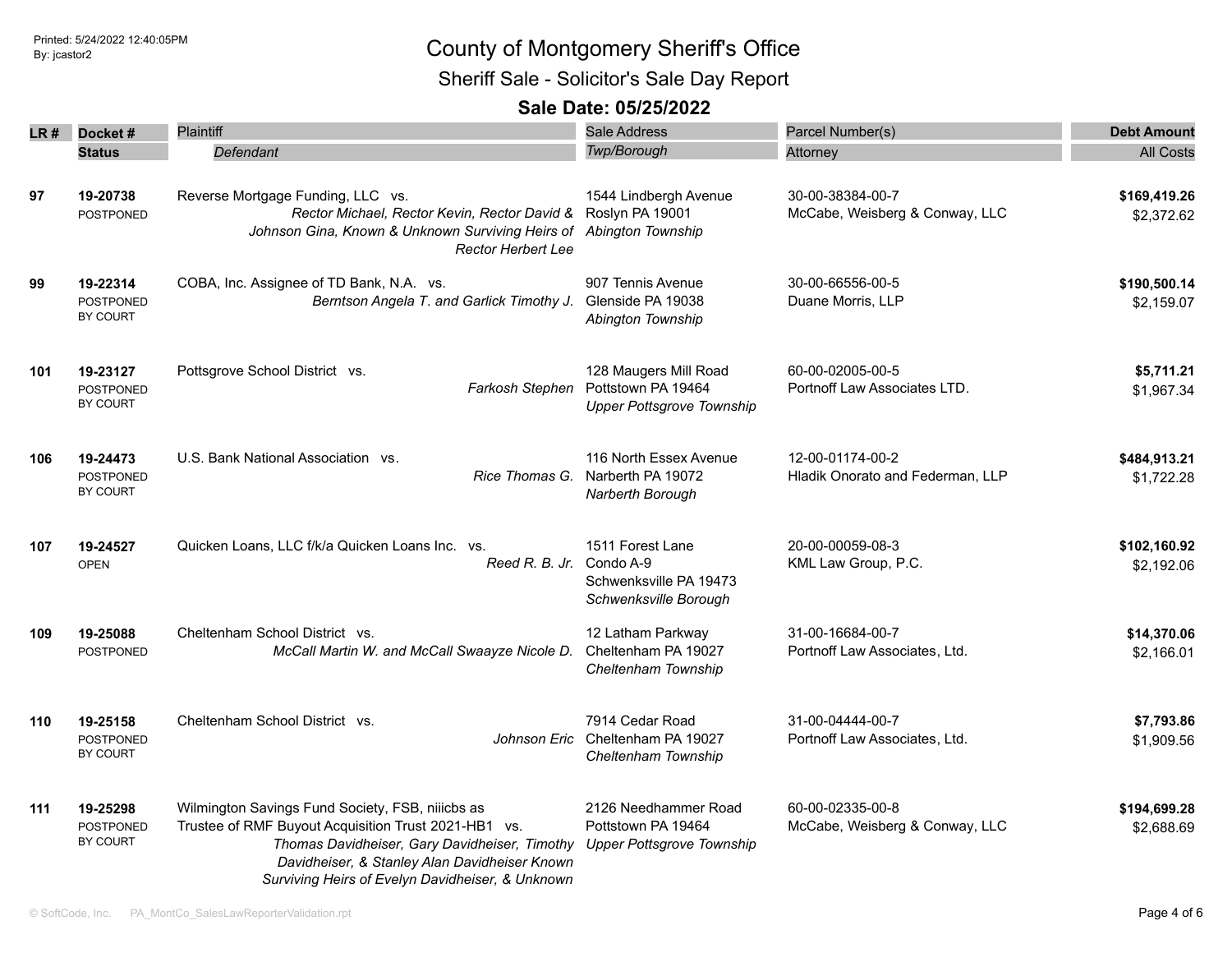Sheriff Sale - Solicitor's Sale Day Report

| LR # | Docket#                                  | <b>Plaintiff</b>                                                                                                                                              | <b>Sale Address</b>                                                                                     | Parcel Number(s)                                                       | <b>Debt Amount</b>         |
|------|------------------------------------------|---------------------------------------------------------------------------------------------------------------------------------------------------------------|---------------------------------------------------------------------------------------------------------|------------------------------------------------------------------------|----------------------------|
|      | <b>Status</b>                            | Defendant                                                                                                                                                     | Twp/Borough                                                                                             | Attorney                                                               | <b>All Costs</b>           |
| 112  | 19-25572<br>POSTPONED                    | Carrington Mortgage Services, LLC vs.<br>Hendrickson Florence M. and USA                                                                                      | 217 Evergreen Road<br>Pottstown PA 19464<br>Lower Pottsgrove Township                                   | 42-00-04945-00-8<br>Hill Wallack, LLP                                  | \$211,993.22<br>\$1,872.71 |
| 113  | 19-25909<br><b>OPEN</b>                  | Citizens Bank, N.A. vs.<br>Chaloupka Anna                                                                                                                     | 2412 Norrington Drive<br>Eagleville a/k/a Norristown<br>PA 19403<br><b>West Norriton Township</b>       | 63-00-05472-26-1<br>The Law Office of Gregory Javardian,<br><b>LLC</b> | \$201,929.42<br>\$2,033.63 |
| 116  | 19-27826<br><b>OPEN</b>                  | Keybank, N.A. s/b/m First Niagara Bank, N.A. s/b/m<br>Harleysville National Bank & Trust company vs.<br>Summers Alan & Summers Marilyn Lower Gwynedd Township | 300 Arbor Lane<br>Ambler PA 19002                                                                       | 39-00-00109-20-3<br>KML Law Group, P. C.                               | \$326,945.58<br>\$2,741.03 |
| 118  | 20-00509<br><b>POSTPONED</b><br>BY COURT | Rocket Mortgage, LLC vs.<br>Klein Karl H.                                                                                                                     | 226 Osceola Avenue<br>Elkins Park PA 19027<br>Abington Township                                         | 30-00-50904-00-6<br>Richard M. Squire & Associates, LLC                | \$172,334.00<br>\$3,180.28 |
| 124  | 20-02014<br><b>POSTPONED</b><br>BY COURT | Nationstar Mortgage, LLC d/b/a Mr. Cooper vs.<br>Malinowski Joyce M.                                                                                          | 457 North Forrest Avenue<br>a/k/a Forest Avenue<br>Norristown PA 19401<br><b>West Norriton Township</b> | 63-00-02374-00-2<br>Logs Legal Group LLP                               | \$67,160.36<br>\$2,353.35  |
| 125  | 20-02249<br><b>OPEN</b>                  | Deutsche Bank National Trust Company vs.<br>Weller Steven E. & Weller Shelia M. a/k/a Weller                                                                  | 409 4th Street<br>Green Lane PA 18054<br>Sheila M. Green Lane Borough                                   | 07-00-00007-00-4<br><b>Brock &amp; Scott PLLC</b>                      | \$213,586.45<br>\$1,907.75 |
| 130  | 20-03696<br><b>POSTPONED</b>             | Freedom Mortgage Corporation vs.<br><b>Beltrante Christopher and Beltrante Patricia</b>                                                                       | 2767 Township Line Road<br>Norristown PA 19403<br><b>Worcester Township</b>                             | 67-00-03589-00-7<br>Brock & Scott, PLLC                                | \$392,036.88<br>\$2,015.08 |
| 132  | 20-03987<br><b>POSTPONED</b>             | The Bank of New York Mellon f/k/a The Bank of New York<br>as Trustee for the Holders of Mastr Alternative Loan Trust<br>2006-2 vs.<br>Aslanidis Mattina       | 451 Cherry Street<br>Pottstown PA 19464<br>Pottstown Borough                                            | 16-00-05196-00-8<br>RAS Citron, LLC                                    | \$70,956.55<br>\$2,006.33  |